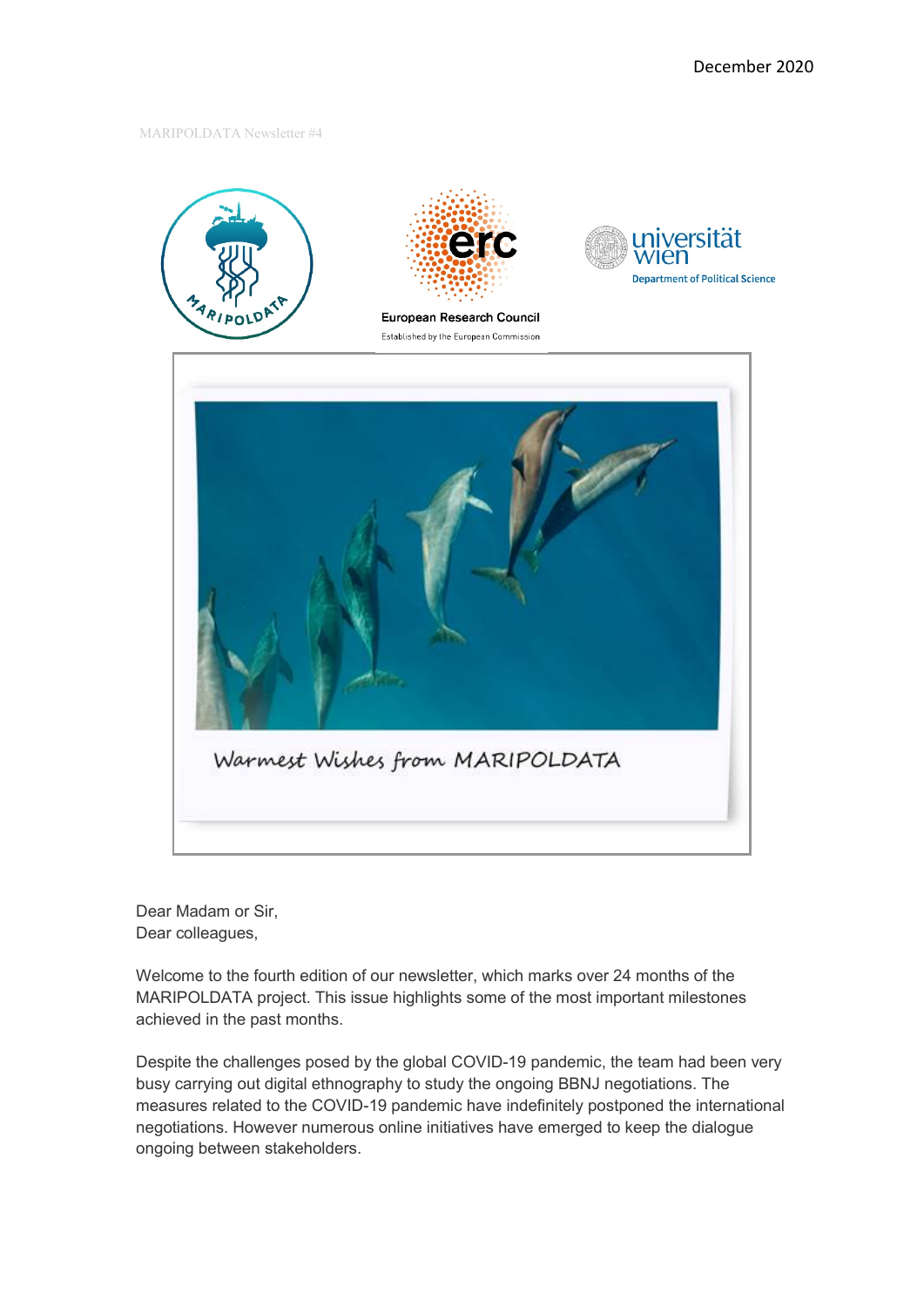There have been several new publications from the MARIPOLDATA researchers since the last newsletter. For instance, **Petro Tolochko and Alice Vadrot** have co-authored an article published **in [Marine Policy](https://www.journals.elsevier.com/marine-policy)**. Titled *[The usual suspects? Distribution of collaboration](https://www.sciencedirect.com/science/article/pii/S0308597X20309659)  [capital in marine biodiversity research](https://www.sciencedirect.com/science/article/pii/S0308597X20309659),* this article investigates the geographical structure of international scientific cooperation in marine biodiversity research based on the analysis of bibliometric English language data from international scientific journals from 1990 until 2018 and analyses international cooperation patterns both within and across regions.

In December 2020 an article written by **Ina Tessnow-von Wysocki and Alice Vadrot** was published by **[Frontiers in Marine Science](https://www.frontiersin.org/journals/marine-science)**: *[The Voice of Science on Marine](https://www.frontiersin.org/articles/10.3389/fmars.2020.614282/full)  [Biodiversity Negotiations: A Systematic Literature Review](https://www.frontiersin.org/articles/10.3389/fmars.2020.614282/full)*. This systematic review examines the main priority topics and recommendations in a sample of 140 multidisciplinary, geographically diverse publications, untangling the complex BBNJ negotiations & highlighting the policy relevance of existing work.

We hope that as many of you as possible manage a break and a rest over the holiday period. We wish you a happy holidays season.

Stay safe.

Very best wishes, **Alice (Vadrot) and Team**

## **Publications**

Tolochko, P. and Vadrot, A. 2021. [The usual suspects? Distribution of collaboration capital in](https://www.sciencedirect.com/science/article/pii/S0308597X20309659)  [marine biodiversity research.](https://www.sciencedirect.com/science/article/pii/S0308597X20309659) *Marine Policy,* 124(2).

Tessnow-von Wysocki, I. and Vadrot, A. 2020. [The Voice of Science on Marine Biodiversity](https://www.frontiersin.org/articles/10.3389/fmars.2020.614282/full)  [Negotiations: A Systematic Literature Review.](https://www.frontiersin.org/articles/10.3389/fmars.2020.614282/full) *Frontiers in Marine Science,* 7: 614282.

Vadrot, A. 2020. **Ocean Protection**. In *[Essential Concepts of Global Environmental](https://www.routledge.com/Essential-Concepts-of-Global-Environmental-Governance/Morin-Orsini/p/book/9780367418694)  [Governance,](https://www.routledge.com/Essential-Concepts-of-Global-Environmental-Governance/Morin-Orsini/p/book/9780367418694)* edited by Jean-Frédéric Morin and Amandine Orsini, 173-175. Abingdon: Routledge. Second edition.

Vadrot, A.B.M. 2020. [Multilateralism as a 'site' of struggle over environmental knowledge: the](https://www.tandfonline.com/doi/full/10.1080/19460171.2020.1768131)  [North-South divide.](https://www.tandfonline.com/doi/full/10.1080/19460171.2020.1768131) *Critical Policy Studies*, 14(2): 233-245.

## **Presentations**

**Past**

**Studying scientific cooperation patterns for protecting marine biodiversity** Alice Vadrot and Petro Tolochko *[British Ecological Society 2020 Annual Meeting,](https://www.britishecologicalsociety.org/events/festival-of-ecology/)15.12, Online.*

**Multilateralismus, Wissenschaft und der Schutz der Ozeane: Eine politikwissenschaftliche Untersuchung** Alice Vadrot *Vortrag anlässlich der ÖAW-Klassensitzung, 16.10, Vienna.*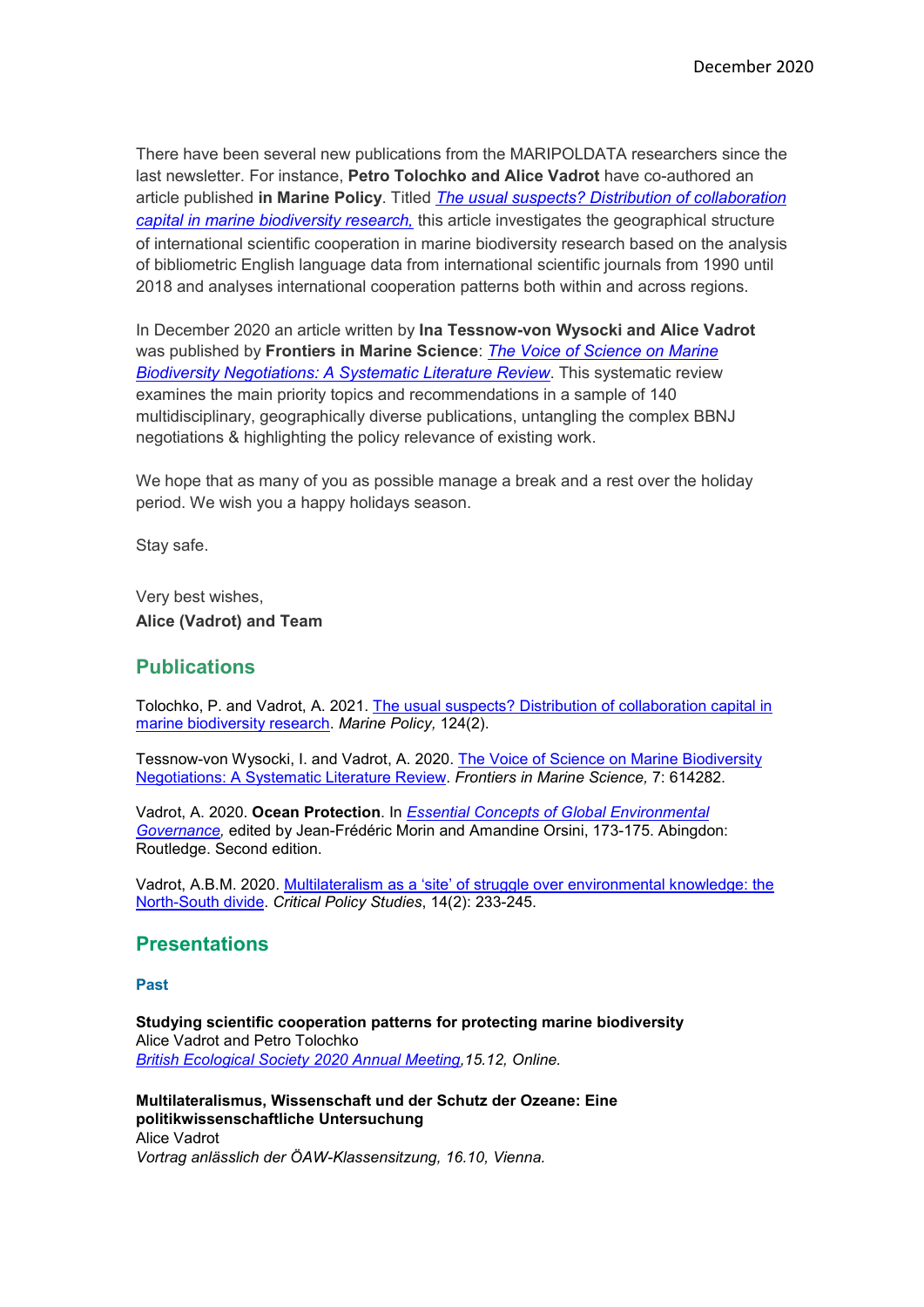### **[Studying the role of science during/in treaty negotiations: The marine biodiversity case](https://www.sciencespo.fr/agenda/ceri/en/event/Studying+the+role+of+science+during-in+treaty+negotiations%3A+The+marine+biodiversity+case?event=2106)** Alice Vadrot

*[Sciences Po Center for International Studies webinar,](https://www.sciencespo.fr/agenda/ceri/en/event/Studying+the+role+of+science+during-in+treaty+negotiations%3A+The+marine+biodiversity+case?event=2106) 29.09, Online.*

#### **[Part I: What is co-designed,solution-oriented research in the context of the Decade?](https://oceandecade.org/events/130/The-Ocean-Decade-Virtual-Series-Co-designing-the-science-we-need-for--the-Ocean-Decade-Part-1)** *Alice Vadrot*

*[Virtual Series: Co-designing the science we](https://oceandecade.org/events/130/The-Ocean-Decade-Virtual-Series-Co-designing-the-science-we-need-for--the-Ocean-Decade-Part-1) need for the Ocean Decade, 24.09, Online.*

### **Events**

**Past**

#### **[Ocean Monitoring, Control and Surveillance](https://www.maripoldata.eu/newsevents/#readinggroupOceanMonitoring)** *Virtual MARIPOLDATA reading group* (16.12)

**[Ocean Privatization](https://www.maripoldata.eu/newsevents/#readinggroupOceanPrivatization)** *Virtual MARIPOLDATA reading group* (25.11, summary of the exchanges [here\)](https://www.maripoldata.eu/wp-content/uploads/2020/12/Summary_MARIPOLDATA-Reading-Group-Ocean-Privatization_withslides.pdf)

**["Science-Policy Interfaces" in United Nations negotiations](https://www.maripoldata.eu/newsevents/#readinggroupSciencePolicy)** *Virtual MARIPOLDATA reading group* (28.10, summary of the exchanges [here\)](https://www.maripoldata.eu/wp-content/uploads/2020/11/Summary_MARIPOLDATA-Reading-Group-science-policy_with-slides.pdf)

**[Ethics and the BBNJ Agreement](https://www.maripoldata.eu/newsevents/#readinggroupEthics)** *Virtual MARIPOLDATA reading group* (23.09, summary of the exchanges [here\)](https://www.maripoldata.eu/wp-content/uploads/2020/10/Summary_MARIPOLDATA-Reading-Group-ethics-and-BBNJ_23_09_2020.pdf)

# **Blog Articles**

**[Key findings from our study of the marine biodiversity field and why our data matters](https://www.maripoldata.eu/key-findings-from-our-study-of-the-marine-biodiversity-field-and-why-our-data-matters-for-the-new-bbnj-treaty/)  [for the new BBNJ treaty](https://www.maripoldata.eu/key-findings-from-our-study-of-the-marine-biodiversity-field-and-why-our-data-matters-for-the-new-bbnj-treaty/)** *by Alice Vadrot and Petro Tolochko*

## **In the Media**

**[The best of all Worlds. FWF Video Portrait](https://vimeo.com/456849134)** *With Alice Vadrot* (14-09, in German with English subtitles)

**[Meeresschutz politisch umsetzen -](https://oe1.orf.at/programm/20200915/611918/Meeresschutz-politisch-umsetzen) Ö1 Punkt eins** *With Alice Vadrot* (15.09, in German)

**[Das Meer. Ort der Sehnsucht, Ort der Gesetzlosigkeit -](https://oe1.orf.at/player/20200602/600717) Ö1 Radiokolleg** *With Alice Vadrot* (02-04.06, in German)

### Visit the [MARIPOLDATA](https://www.maripoldata.eu/) Website

*We hope you find this issue interesting and would welcome your feedback on its content via [maripoldata.erc@univie.ac.at.I](mailto:maripoldata.erc@univie.ac.at)f you have colleagues or contacts who may be interested in our research, please feel free to share this email and encourage them to sign up to our mailing list. You can also find us on Twitter as @maripoldata, and our website contains regular updates*.

*This project has received funding from the European Research Council (ERC) under the European Union´s Horizon 2020 research and innovation programme (grant agreement No 804599)*